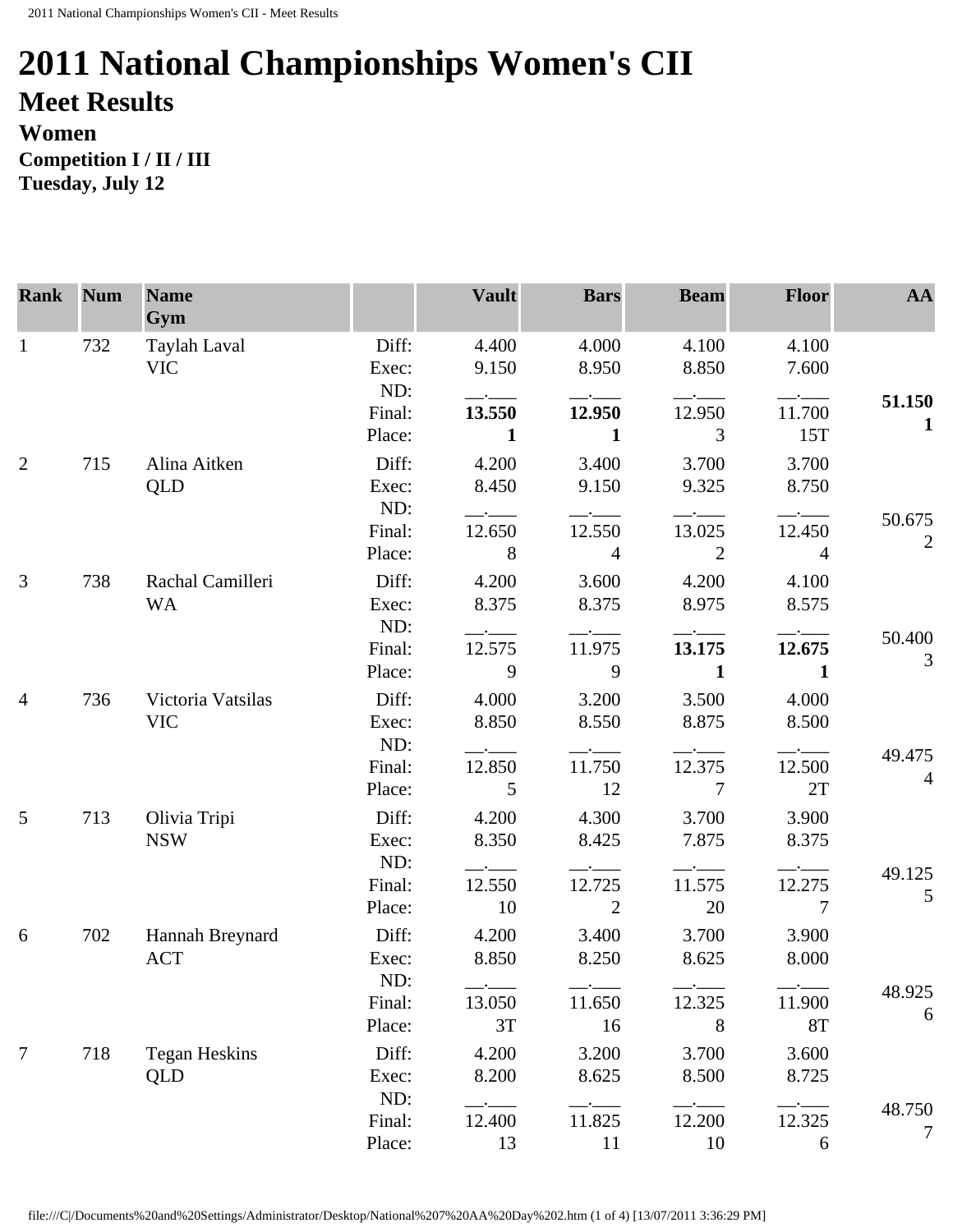2011 National Championships Women's CII - Meet Results

| 8  | 741 | Georgia Thomas<br><b>WA</b>     | Diff:<br>Exec:<br>ND:   | 4.200<br>8.600                                                                      | 3.300<br>8.725               | 3.300<br>8.075 | 3.800<br>8.700             |              |
|----|-----|---------------------------------|-------------------------|-------------------------------------------------------------------------------------|------------------------------|----------------|----------------------------|--------------|
|    |     |                                 | Final:<br>Place:        | $ -$<br>12.800<br>7                                                                 | 12.025<br>$7\mathrm{T}$      | 11.375<br>23   | 12.500<br>2T               | 48.700<br>8  |
| 9  | 706 | Melanie O'Mara<br><b>ACT</b>    | Diff:<br>Exec:          | 4.000<br>7.850                                                                      | 3.800<br>8.600               | 3.600<br>8.875 | 3.500<br>8.200             |              |
|    |     |                                 | ND:<br>Final:<br>Place: | $\overline{\phantom{a}}$ . The contract of $\overline{\phantom{a}}$<br>11.850<br>23 | 12.400<br>5                  | 12.475<br>6    | 11.700<br>15T              | 48.425<br>9  |
| 10 | 716 | <b>Rachael Armstrong</b><br>QLD | Diff:<br>Exec:<br>ND:   | 4.200<br>7.600                                                                      | 3.200<br>8.675               | 3.900<br>8.875 | 3.800<br>8.075             |              |
|    |     |                                 | Final:<br>Place:        | $-\cdot$ ——<br>11.800<br>25                                                         | $-\cdot$ ——<br>11.875<br>10  | 12.775<br>4    | $-$ - $-$<br>11.875<br>10T | 48.325<br>10 |
| 11 | 722 | Breanna Walker<br>QLD           | Diff:<br>Exec:<br>ND:   | 4.200<br>8.625                                                                      | 3.100<br>8.475               | 3.600<br>8.250 | 3.500<br>8.350             |              |
|    |     |                                 | Final:<br>Place:        | $-$ - $-$ -<br>12.825<br>6                                                          | $-\cdot$ $-$<br>11.575<br>18 | 11.850<br>14   | 11.850<br>12T              | 48.100<br>11 |
| 12 | 720 | Madeleine Merrett<br>QLD        | Diff:<br>Exec:          | 4.200<br>8.275                                                                      | 3.100<br>8.575               | 3.600<br>8.125 | 3.600<br>8.150             |              |
|    |     |                                 | ND:<br>Final:<br>Place: | 12.475<br>11                                                                        | 11.675<br>15                 | 11.725<br>16   | 11.750<br>14               | 47.625<br>12 |
| 13 | 737 | Emily Wright<br><b>VIC</b>      | Diff:<br>Exec:<br>ND:   | 4.200<br>8.175                                                                      | 4.000<br>8.600               | 3.800<br>7.800 | 3.800<br>7.150<br>—-——     |              |
|    |     |                                 | Final:<br>Place:        | 12.375<br>14                                                                        | 12.600<br>$\overline{3}$     | 11.600<br>18T  | 10.950<br>30               | 47.525<br>13 |
| 14 | 730 | Georgina Osborn<br><b>TAS</b>   | Diff:<br>Exec:<br>ND:   | 4.200<br>9.075                                                                      | 3.200<br>7.525               | 3.500<br>8.375 | 3.400<br>8.100             |              |
|    |     |                                 | Final:<br>Place:        | 13.275<br>2                                                                         | 10.725<br>28                 | 11.875<br>13   | 11.500<br>24T              | 47.375<br>14 |
| 15 | 743 | Jasmin Wilburn<br><b>WA</b>     | Diff:<br>Exec:<br>ND:   | 2.400<br>8.800                                                                      | 3.300<br>8.725               | 4.100<br>8.150 | 4.100<br>7.775             |              |
|    |     |                                 | Final:<br>Place:        | 11.200<br>28                                                                        | 12.025<br>7T                 | 12.250<br>9    | 11.875<br>10T              | 47.350<br>15 |
| 16 | 710 | Deborah Greenbaum<br><b>NSW</b> | Diff:<br>Exec:          | 4.000<br>7.900                                                                      | 3.000<br>7.875               | 3.700<br>8.825 | 3.600<br>8.250             |              |
|    |     |                                 | ND:<br>Final:<br>Place: | 11.900<br>22                                                                        | 10.875<br>26                 | 12.525<br>5    | 11.850<br>12T              | 47.150<br>16 |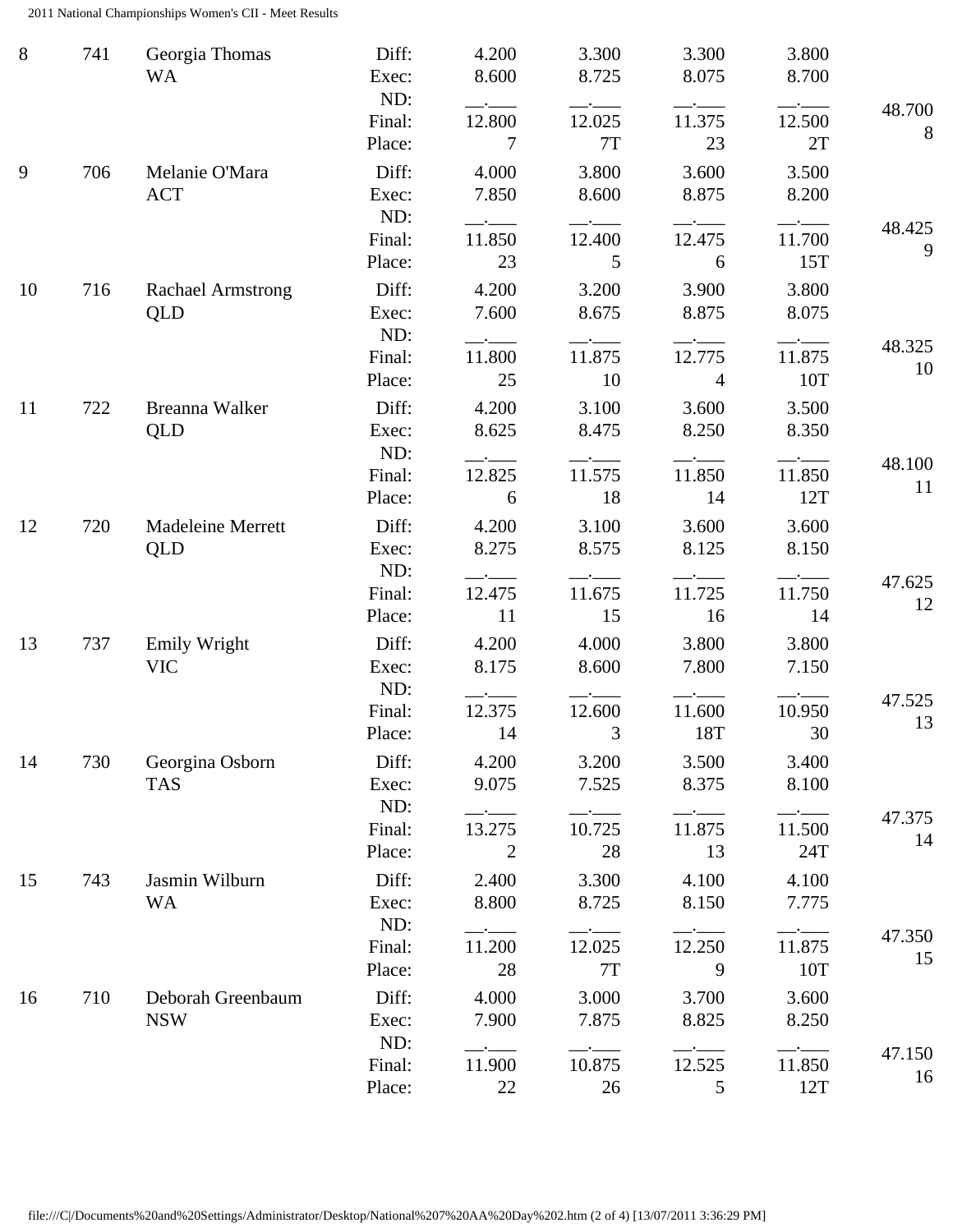2011 National Championships Women's CII - Meet Results

| 17 | 701 | Alannah Bourandanis<br><b>ACT</b> | Diff:<br>Exec:          | 4.000<br>8.100            | 3.300<br>8.250 | 3.500<br>7.975 | 3.500<br>8.400        |              |
|----|-----|-----------------------------------|-------------------------|---------------------------|----------------|----------------|-----------------------|--------------|
|    |     |                                   | ND:<br>Final:<br>Place: | $-$ - $-$<br>12.100<br>19 | 11.550<br>19   | 11.475<br>22   | 11.900<br><b>8T</b>   | 47.025<br>17 |
| 18 | 711 | Tara Milross<br><b>NSW</b>        | Diff:<br>Exec:<br>ND:   | 4.200<br>8.100            | 3.900<br>7.575 | 4.500<br>7.500 | 4.100<br>7.100        |              |
|    |     |                                   | Final:<br>Place:        | 12.300<br>15              | 11.475<br>20   | 12.000<br>12   | $ -$<br>11.200<br>28  | 46.975<br>18 |
| 19 | 734 | Karina Schiller<br><b>VIC</b>     | Diff:<br>Exec:<br>ND:   | 4.000<br>7.975<br>$ -$    | 3.300<br>8.425 | 4.000<br>6.825 | 3.700<br>8.725        |              |
|    |     |                                   | Final:<br>Place:        | 11.975<br>21              | 11.725<br>13   | 10.825<br>30   | 12.425<br>5           | 46.950<br>19 |
| 20 | 742 | Kim Tran<br><b>WA</b>             | Diff:<br>Exec:<br>ND:   | 4.200<br>8.250            | 3.100<br>8.200 | 3.100<br>8.200 | 3.500<br>8.200        |              |
|    |     |                                   | Final:<br>Place:        | 12.450<br>12              | 11.300<br>22   | 11.300<br>25T  | 11.700<br>15T         | 46.750<br>20 |
| 21 | 709 | Katalin Eglesz<br><b>NSW</b>      | Diff:<br>Exec:<br>ND:   | 4.200<br>8.025            | 3.500<br>8.200 | 3.700<br>8.050 | 3.600<br>7.200        |              |
|    |     |                                   | Final:<br>Place:        | 12.225<br>16T             | 11.700<br>14   | 11.750<br>15   | 10.800<br>31          | 46.475<br>21 |
| 22 | 704 | Georgina Matan<br><b>ACT</b>      | Diff:<br>Exec:<br>ND:   | 3.200<br>8.525            | 3.200<br>8.400 | 3.300<br>8.050 | 3.600<br>7.675        |              |
|    |     |                                   | Final:<br>Place:        | 11.725<br>26T             | 11.600<br>17   | 11.350<br>24   | 11.275<br>26          | 45.950<br>22 |
| 23 | 717 | Hannah Cottle<br>QLD              | Diff:<br>Exec:<br>ND:   | 3.200<br>8.525            | 3.100<br>7.350 | 3.200<br>8.875 | 4.000<br>7.675        |              |
|    |     |                                   | Final:<br>Place:        | $ -$<br>11.725<br>26T     | 10.450<br>29   | 12.075<br>11   | $ -$<br>11.675<br>19T | 45.925<br>23 |
| 24 | 705 | Jaidyn Metcalfe<br><b>ACT</b>     | Diff:<br>Exec:<br>ND:   | 3.200<br>8.875            | 3.500<br>7.650 | 3.700<br>7.300 | 3.600<br>8.075        |              |
|    |     |                                   | Final:<br>Place:        | 12.075<br>20              | 11.150<br>23   | 11.000<br>29   | 11.675<br>19T         | 45.900<br>24 |
| 25 | 708 | Diane Culhane<br><b>NSW</b>       | Diff:<br>Exec:<br>ND:   | 4.200<br>8.025            | 3.600<br>7.775 | 3.700<br>7.525 | 3.700<br>7.350        |              |
|    |     |                                   | Final:<br>Place:        | 12.225<br>16T             | 11.375<br>21   | 11.225<br>27   | 11.050<br>29          | 45.875<br>25 |